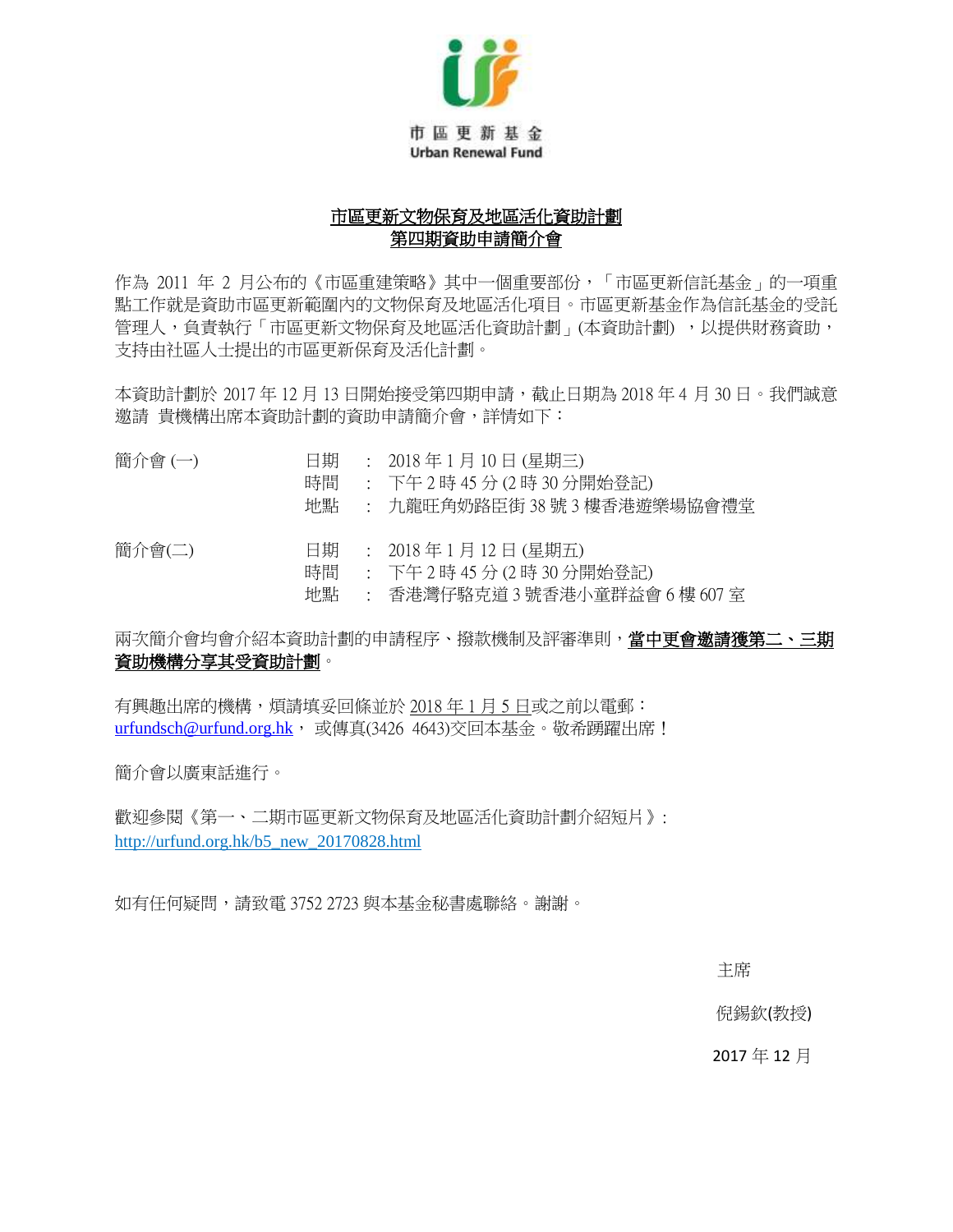#### 回條 **Reply Slip**

受文者 To : 市區更新基金 Urban Renewal Fund 電郵 Email : [urfundsch@urfund.org.hk](mailto:urfundsch@urfund.org.hk) 傳真號碼 Fax No. : 3426 4643

請於 2018 年 1 月 5 日或之前交回此回條。 查詢請電:3752 2723 Please return this reply slip on or before 5 January 2018. Enquiries : 3752 2723

誠邀出席市區更新文物保育及地區活化資助計劃第四期資助申請簡介會 Invitation to the Briefing Sessions for the Fourth Round Applications for the Urban Renewal Heritage Preservation and District Revitalisation Funding Scheme

本機構將出席: Our organisation will attend:

(請於合適之口內加上√) (Please fill  $\checkmark$  in the appropriate  $\Box$ )

### 簡介會 **(**一**) 2018** 年 **1** 月 **10** 日**(**星期三**)**

下午 2 時 45 分 (於下午 2 時 30 分開始登記)

九龍旺角奶路臣街 38 號 3 樓 香港遊樂場協會禮堂

### 簡介會 **(**二**) 2018** 年 **1** 月 **12** 日**(**星期五**)**

下午 2 時 45 分 (於下午 2 時 30 分開始登記)

灣仔駱克道 3 號香港小童群益會 6 樓 607 室

#### **Briefing Session (1) 10 January 2018 (Wednesday)**

2:45pm (Registration starts at 2:30pm)

Grand Hall, Hong Kong Playground Association, 3/F, 38 Nelson Street, Mongkok, Kowloon

#### **Briefing Session (2) 12 January 2018 (Friday)**

2:45pm (Registration starts at 2:30pm)

Room 607, 6/F, The Boys' & Girls' Clubs Association of Hong Kong, 3 Lockhart Road, Wanchai, Hong Kong

| 姓名(中文)<br><b>Name in Chinese</b> | 姓名(英文<br><b>Name in English</b> | 職位<br><b>Post Title</b> |
|----------------------------------|---------------------------------|-------------------------|
|                                  |                                 |                         |
|                                  |                                 |                         |
|                                  |                                 |                         |

| 聯絡人 | <b>Contact Person</b> | ٠ |  |
|-----|-----------------------|---|--|
| 電話  | Telephone No.         | ٠ |  |
| 電郵  | Email                 | ٠ |  |
| 機構  | Organisation          | ٠ |  |
| 日期  | Date                  | ٠ |  |
|     |                       |   |  |

#### 備註 **Remarks:**

座位將以先到先得辦法安排,成功預留座位將不會另行通知確認。

Seats will be reserved on a first-come-first-served basis. No confirmation will be made to successful seat reservation.

簡介會以廣東話進行。 Briefing Sessions are conducted in Cantonese.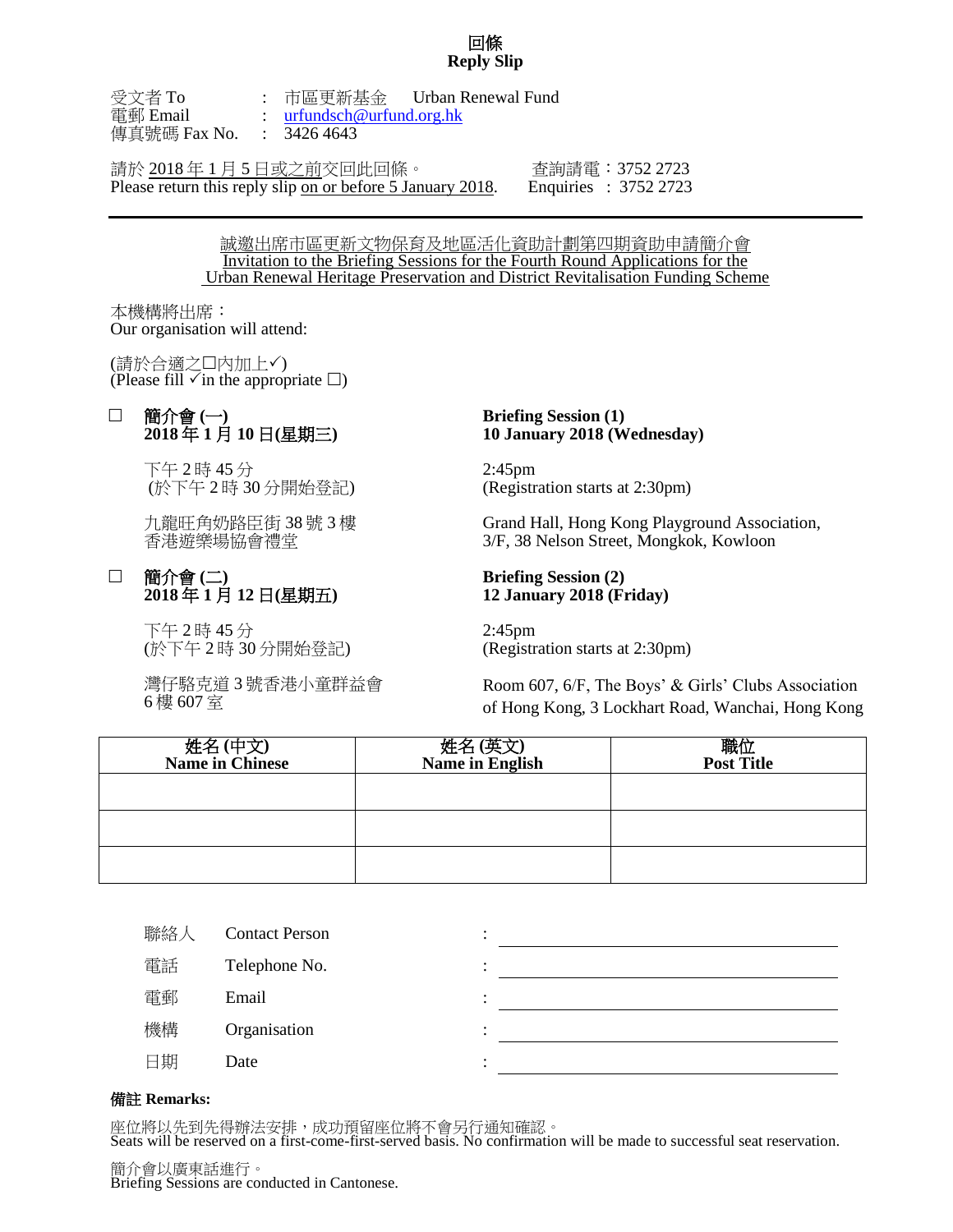

# 市區更新文物保育及地區活化資助計劃 第四期資助申請簡介會及 第二、三期資助機構分享

## 程序表

- 日期 : 2018年1月10日 (星期三)
- 時間 : 14:30
- 地點 : 九龍旺角奶路臣街 38號 3樓 香 港 遊 樂 場 協 會 禮 堂
- 1 4 : 3 0 登 記 入 座
- 14:45 簡介市區更新文物保育及地區活化資助計劃 及 第 四 期 資 助 申 請

黃錦文先生 市 區 更 新 基 金 行 政 總 裁

獲第二、三期資助機構分享

文化葫蘆 《 觀塘南 – [香 港 後 工 場](javascript:void(0);) 》

香港明愛

《 重 ‧ 塑 西 營 盤 - 公 共 空 間 再 生 計 劃 》

[聖 雅 各 福 群 會](https://www.sjs.org.hk/)

「 土 瓜 灣 社 區 客 廳 」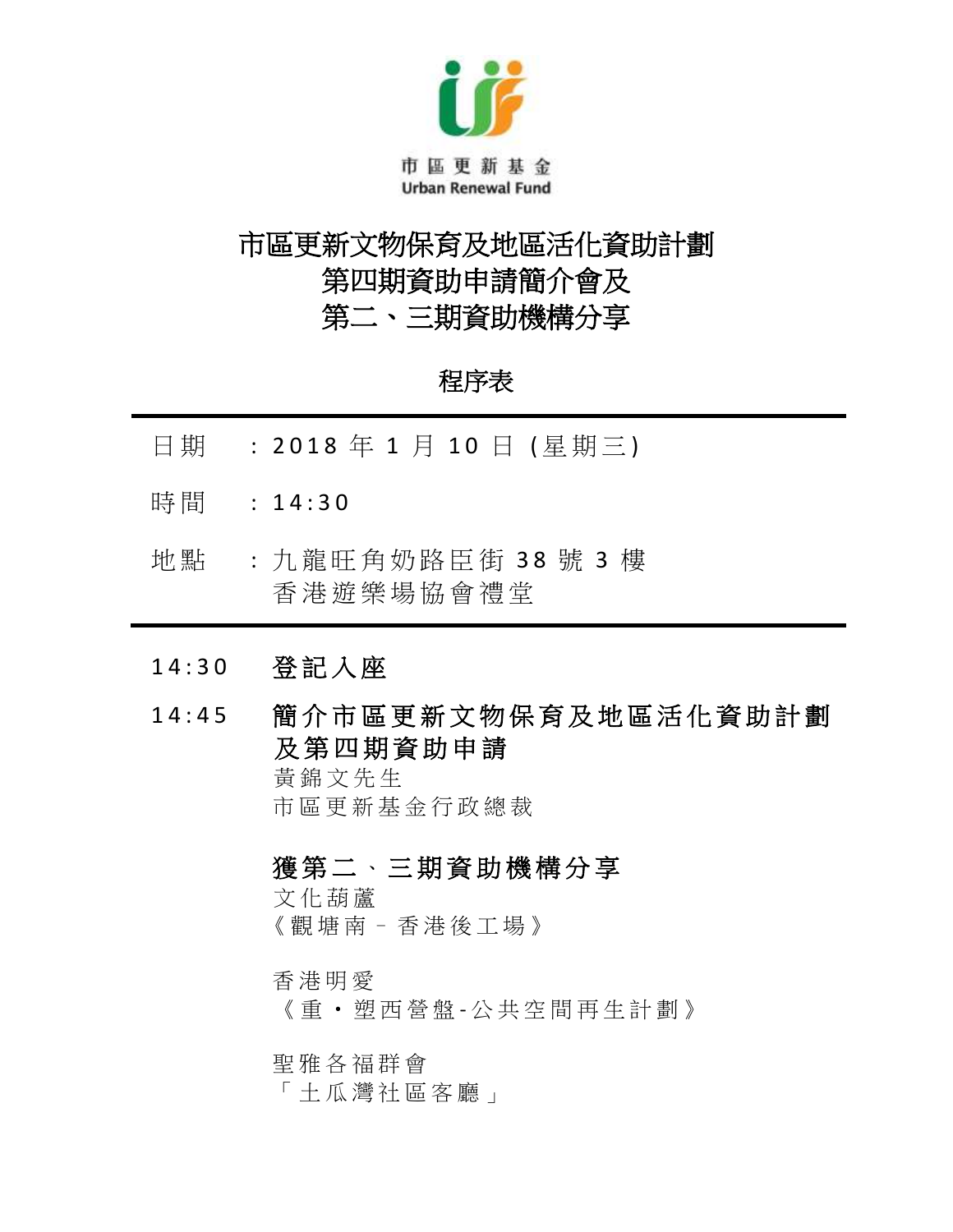

## 市區更新基金 **Urban Renewal Fund**

 *(* 註 *:* 另 有 以 下 機 構 將 於 *1* 月 *1 2* 日 的 簡 介 會 分 享 *:*

- 香 港 聖 公 會 麥 理 浩 夫 人 中 心 《小 區 濃 情 葵 涌 多元文化社區活化計劃》
- 生命工場《「小店見學」新一代傳統技藝師傅 培育及社區活化計劃》

# 答 問 時 間

\* 簡 介 會 以 廣 東 話 進 行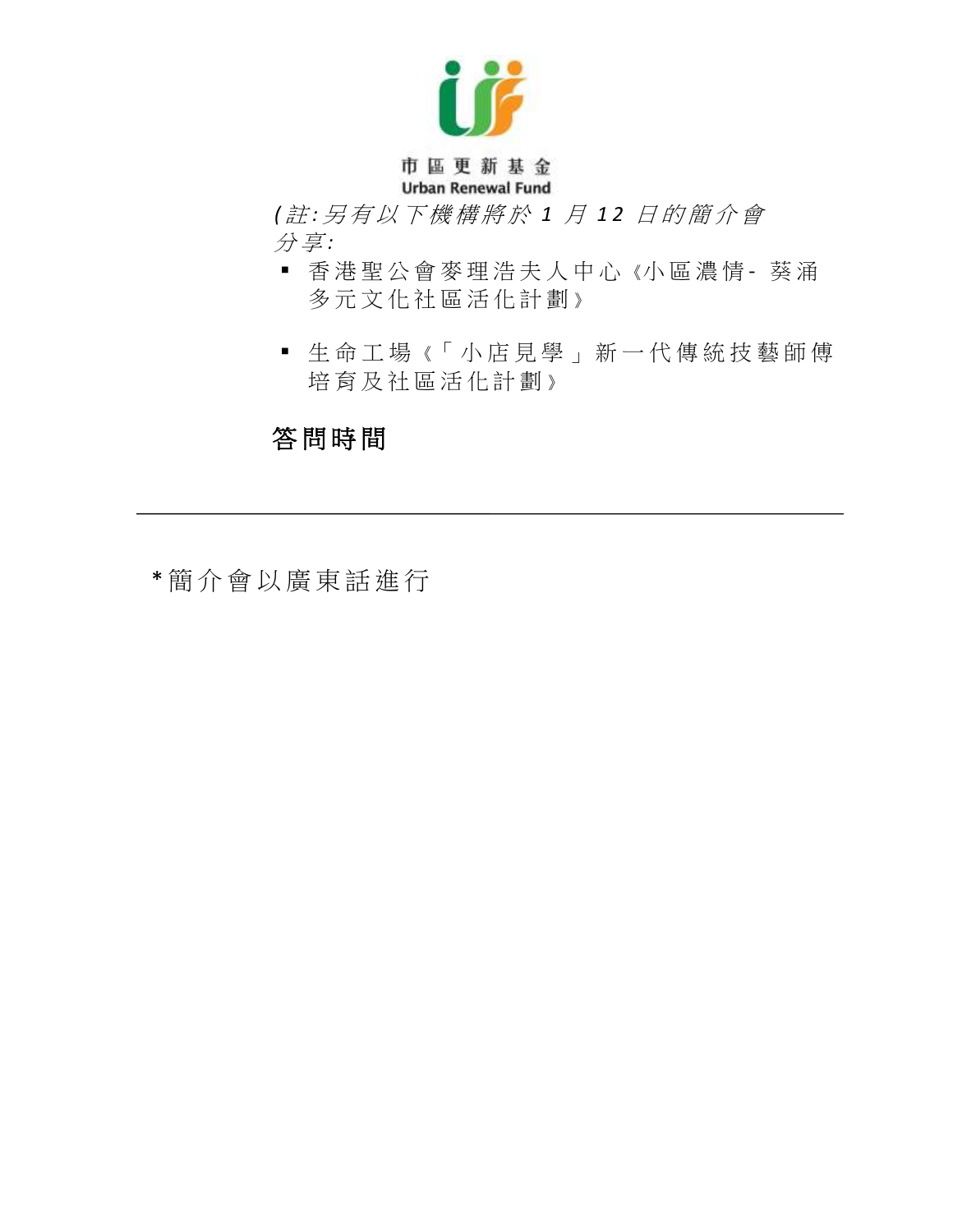

# 市區更新文物保育及地區活化資助計劃 第四期資助申請簡介會及 第三期資助機構分享

## 程序表

- 日期 : 2018年1月12日 (星期五)
- 時間 : 14:30
- 地點 : 香港灣仔駱克道 3 號香港小童群益會 6 樓 607 室
- 1 4 : 3 0 登 記 入 座
- 1 4 : 4 5 簡 介 市 區 更 新 文 物 保 育 及 地 區 活 化 資 助 計 劃 及 第 四 期 資 助 申 請

黃 錦 文 先 生 市 區 更 新 基 金 行 政 總 裁

## 獲第三期資助機構分享

生命工場 《 「 小 店 見 學 」 新 一 代 傳 統 技 藝 師 傅 培 育 及 社 區 活化計劃 》

香 港 聖 公 會 麥 理 浩 夫 人 中 心 《小區濃情 - 葵 涌 多 元 文 化 社 區 活 化 計 劃 》